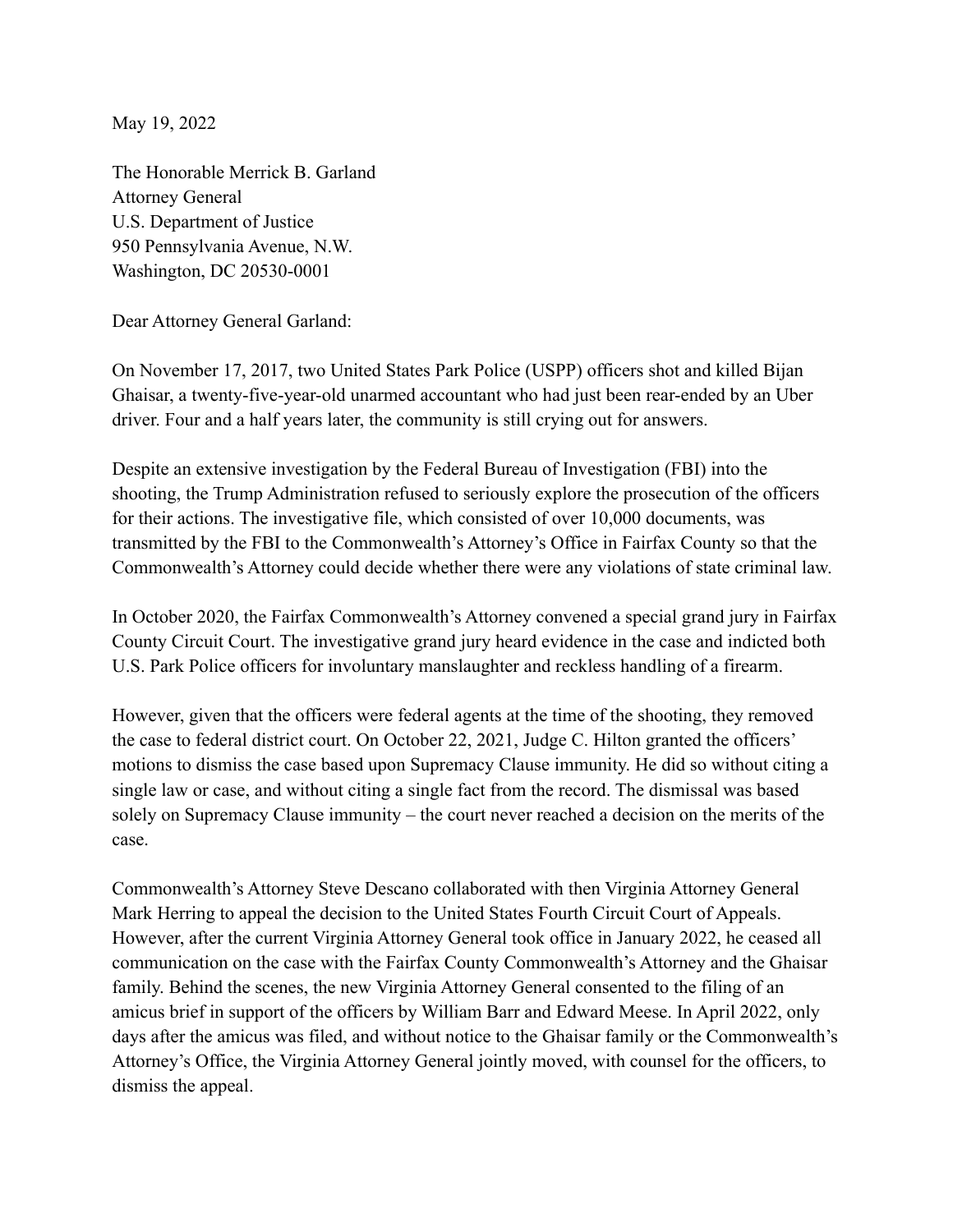We write to urge the Department of Justice to give this case the full and fair consideration that it did not receive under the Trump Administration. A federal prosecution would not be subject to challenge under the Supremacy Clause. Moreover, this administration has expressed a genuine commitment to criminal justice reform, accountability, and racial equity. Few cases touch on these issues as squarely as this case does. We urge you to speak with the individuals who investigated this matter, consider the facts of the case, and act swiftly to take us a step closer to justice.

Thank you for your consideration. To follow up on this request or raise any questions, please contact Yasmine Taeb at [yasminetaeb@gmail.com](mailto:yasminetaeb@gmail.com) and Justin Mazzola of Amnesty International USA at [jmazzola@aiusa.org](mailto:jmazzola@aiusa.org).

Sincerely,

Amnesty International USA American Muslim Empowerment Network (AMEN) Avalan Institute Bend the Arc: Jewish Action Cameroon American Council Center for Common Ground Center for Victims of Torture CommonDefense.us Council on American-Islamic Relations Defending Rights & Dissent Emgage Action Fairfax County NAACP Indivisible CA Green Team Institute for Policy Studies New Internationalism Project Iranian American Bar Association LUPE Mothers Against Police Brutality MoveOn MPower Change National Council of Churches National Iranian American Council National Priorities Project at the Institute for Policy Studies NETWORK Lobby for Catholic Social Justice Network NOVA Nonviolent Peaceforce